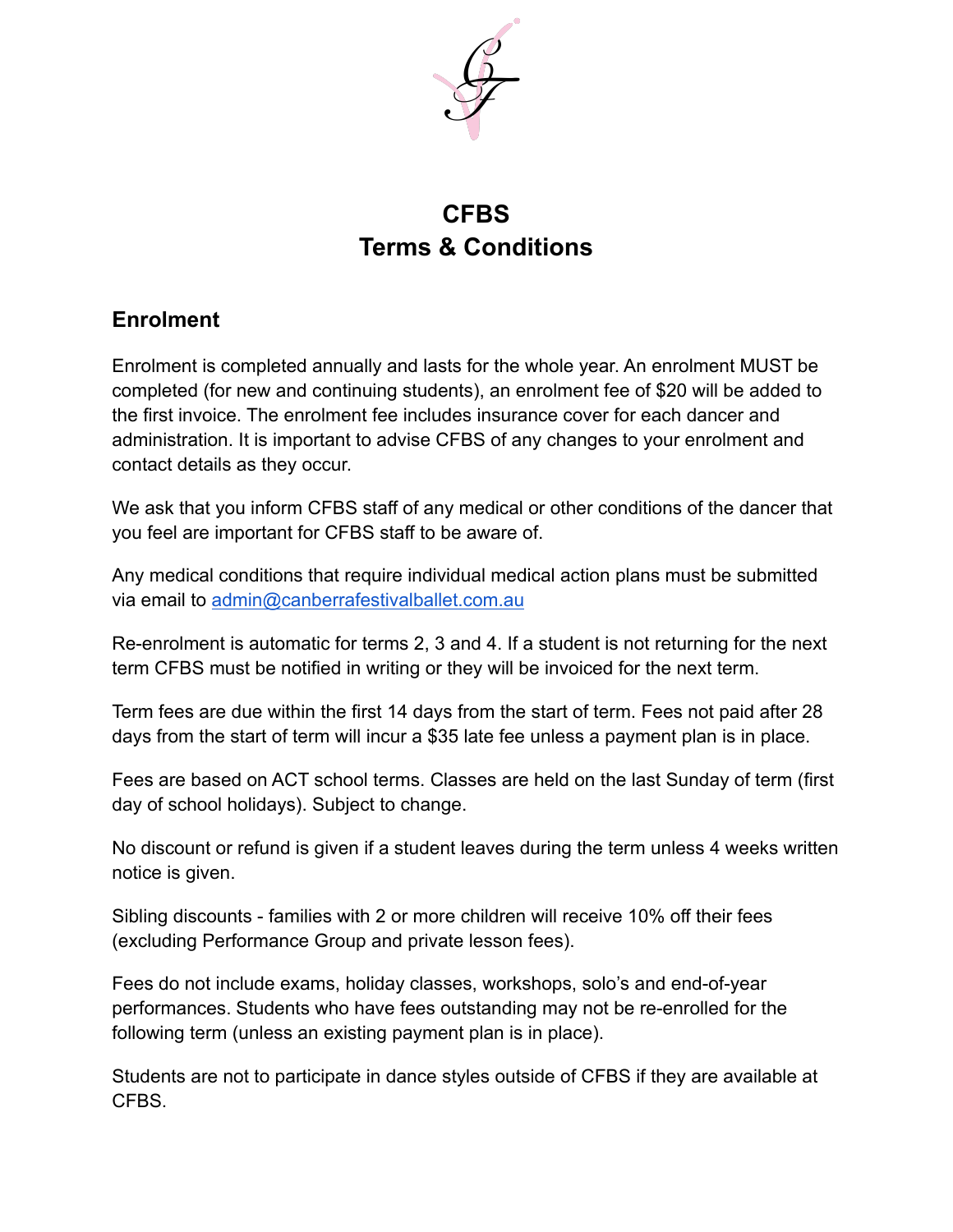Students who are ill may be isolated and/or sent home.

Please note that CFBS reserves the right to amend class times whenever necessary.

CFBS reserves the right to cancel a student's enrolment at any time.

### **Missed Classes**

Refunds will not be issued for missed classes. Missed classes may be made up by attending an alternative age appropriate class during the same term. All make-up classes must be arranged through Lisa Bridgford. NO make-up classes will be allowed during viewing weeks.

Please notify CFBS via text or email if a student will be absent from class for any reason.

A minimum of 24 hours notice is required to cancel a private lesson. Lessons not cancelled appropriately will be charged at usual rates.

If a student commences 4 or more weeks after the beginning of a term, or is absent for 4 or more consecutive weeks due to illness or extenuating circumstances, a discount may be applied to the term fees, at the discretion of Lisa Bridgford. Unless notified the school does not hold classes on public holidays. Classes missed due to public holidays may also be made up as above.

### **Communication**

It is vital that all CFBS families are well informed of upcoming news, activities and events. For convenience, our primary means of communication is via email. Updates are sent on a regular basis, so it is important that we have current email addresses for each family. We are happy to include multiple email addresses per family if you would like your correspondence sent to numerous recipients. Don't forget to add our email address to your contacts so our emails don't end up in your junk folder.

Important information is also posted on the windows of the dance studio. Please be sure to read them frequently.

Facebook is a great way for us to keep in touch with a large number of people at once. We encourage all families to 'like' our Facebook page and request to join our closed group.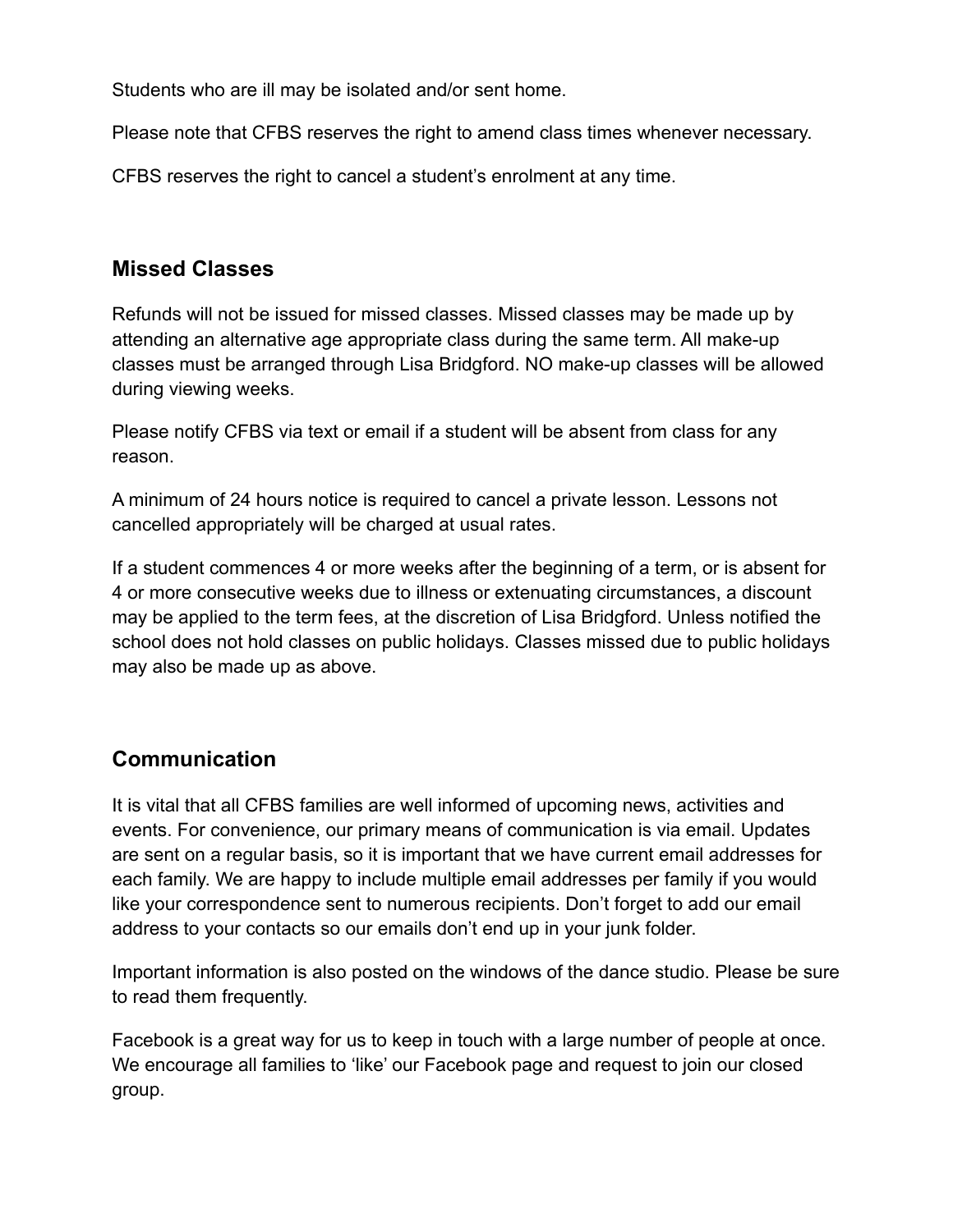### **Payment of Fees**

Payment methods: Direct Deposit, Cheques and Paypal. Payment plans must be approved by Lisa Bridgford

#### *Bank Account Details*

*Canberra Festival Ballet School BSB: 082-432 Account Number: 261030363*

#### **Exams and Performance Work**

These activities may only be undertaken on the advice of the teacher. Any expenses incurred by the ballet school will be on-charged to the student. No student will be permitted to have private lessons unless their account has been paid in full by week 2 of term, or a payment plan is in place.

Soloists and Performance Group students please refer to the Performance Group Program for more specific information.

#### **Viewing Classes**

In order to maintain the student's concentration and focus, in general parents are not able to watch classes. Exceptions can be made for first classes, as new students settle into their class. In terms 1 and 2 there will be an open week at the end of each term and parents and friends are invited to watch classes. All persons watching must respect the students and not talk or cause distraction.

The following points will help keep our Open Weeks calm and memorable occasions.

- Switch off or silence your mobile phone
- Please use your discretion when bringing in siblings. Young children that cannot keep still or quiet are a distraction and can spoil the class for everyone.
- Larger classes need to limit visitor numbers. Please keep guests to a maximum of two.
- If arriving late or leaving early, please wait until the music stops.
- If you wish to take a photo please make sure that you adhere to our Social Media Policy.
- Do not help or correct your child in class; the teacher needs full attention at all times.
- Finally, enjoy your child for what he or she has achieved. Do not compare we don't. Every child is an individual, working at their own pace.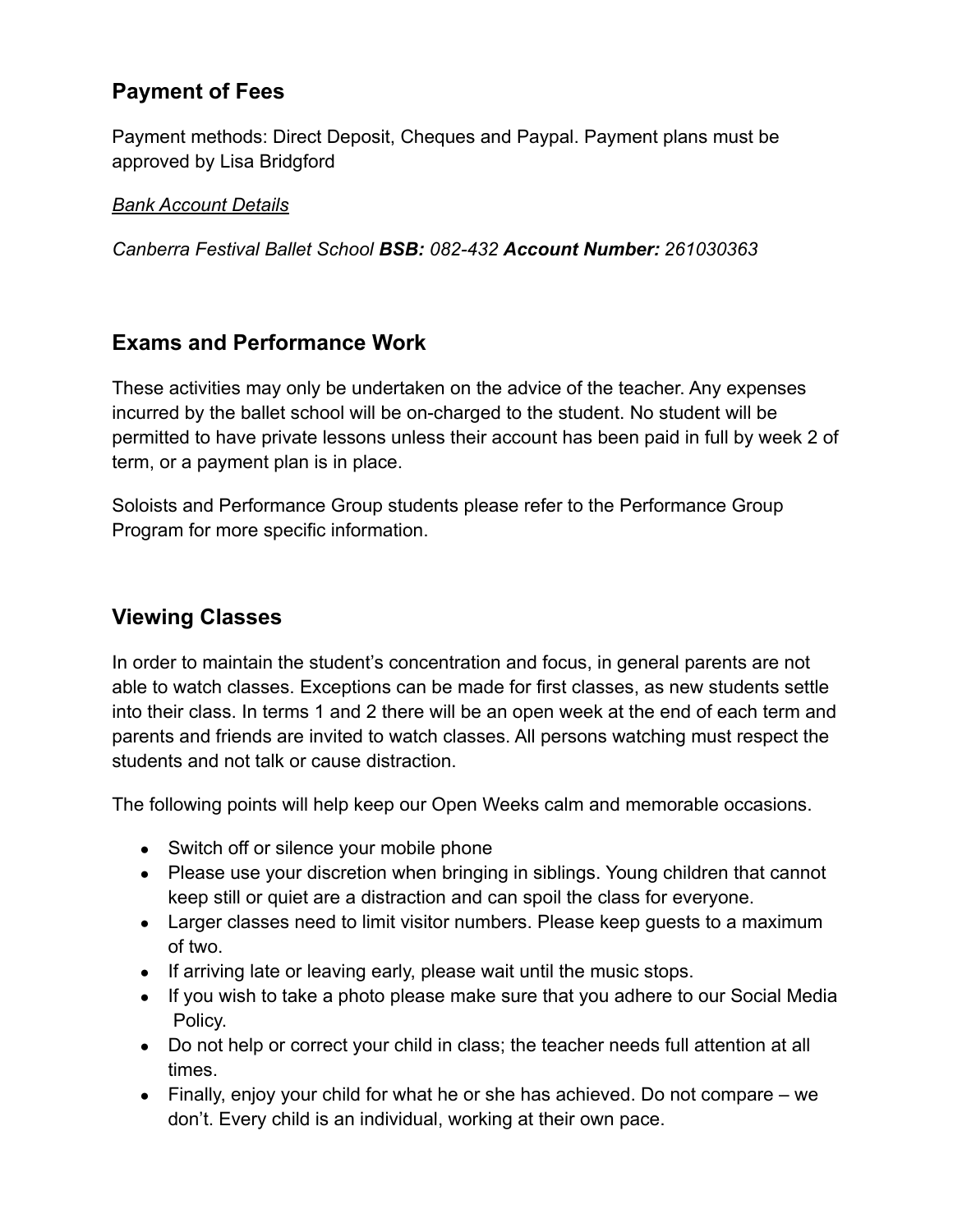### **Choreography**

All choreography for eisteddfod solos, group dances, annual performances and the like taught by CFBS staff and guest teachers remains the property of CFBS, and may not be used without permission from the director.

#### **Attendance to Outside Classes and Auditions**

Students should seek permission and guidance from the staff at CFBS before attending any classes or auditions outside of CFBS. This is in the best interest of the student.

### **Physical Contact**

The nature of dance classes requires physical student-teacher contact for the purposes of placement and correction of technique and will always be appropriate. All teachers have ACT Working with Vulnerable People clearance.

### **Uniform**

All enrolled dancers are required to wear their specific class/style uniform to every class. Ballet girl's hair must be in a neat bun. All CFBS Uniforms can be purchased from Attitude Australia located in Mitchell. We do sell some second-hand uniforms. Please read the Uniform Guidelines.

Students must arrive and leave CFBS with clothes covering their dance clothes. Dance shoes are not to be worn outside CFBS eg. walking to the car. Please label all uniforms so that if lost, items can be returned easily.

#### **Personal Property**

All property should be stored in the waiting area outside the studio. Please note, while CFBS will store lost property ALL items left behind at the end of term will be removed. CFBS takes no responsibility for any stolen or misplaced property on the studio premises and we encourage our families to avoid bringing valuable items into the studio where possible.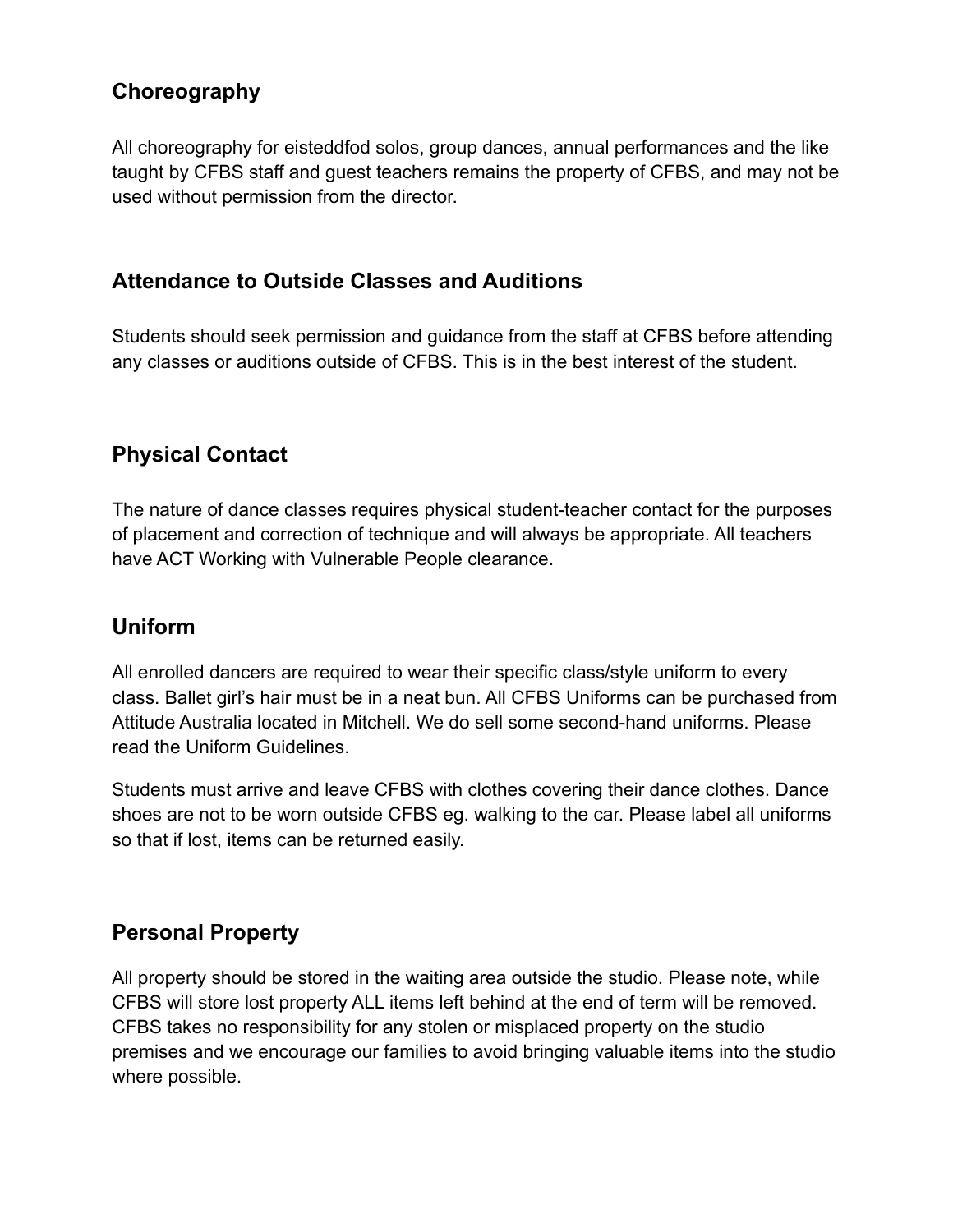### **Supervision**

The movement of children from parental supervision to CFBS staff supervision requires the utmost care by all parties. No child should be left without the parent being satisfied that their child is in class and under the care of CFBS staff. Nor should any child be encouraged to leave care without supervision.

CFBS asks that you ensure the following responsibilities:

- Dancers are on time for class and brought through the gate by a parent or guardian. Please contact CFBS should your child not be attending class.
- Dancers are picked up on time by a parent or guardian at the end of their class/es. When dancers leave the premises they are out of our care. No student should wait or be asked to wait outside the building to be collected.
- In the event of an evacuation, CFBS staff have quidelines to follow to ensure the safety of dancers. Our main evacuation assembly area is on the grassed area across the road from the studio. Here, dancers will be supervised and parents contacted to collect children.

## **Conduct**

Students/Parents of CFBS are expected to be respectful and cooperative at all times. CFBS does not tolerate any bullying/harassment of any kind including slander on social media. Students/Parents must communicate with Lisa Bridgford any CFBS activities/issues/class attendance/queries. Students/Parents are not authorised to contact CFBS staff via social media regarding CFBS matters. Students/Parents of CFBS are required to work with staff to keep a clean studio area. Please read the CFBS Code of Conduct for Students; Teachers; Parents and Guardians; and Social Media.

No classes or teachers are to be disturbed unless it is an emergency. Parents are not to approach teachers or students during class. If messages or food/drink/medication needs to be passed to a student, it must be done through a staff member.

Students waiting before and after classes are expected to behave appropriately at these times and not run around or be excessively noisy. If any messes are left, children will be asked to leave class and to clean their area before they can return to class.